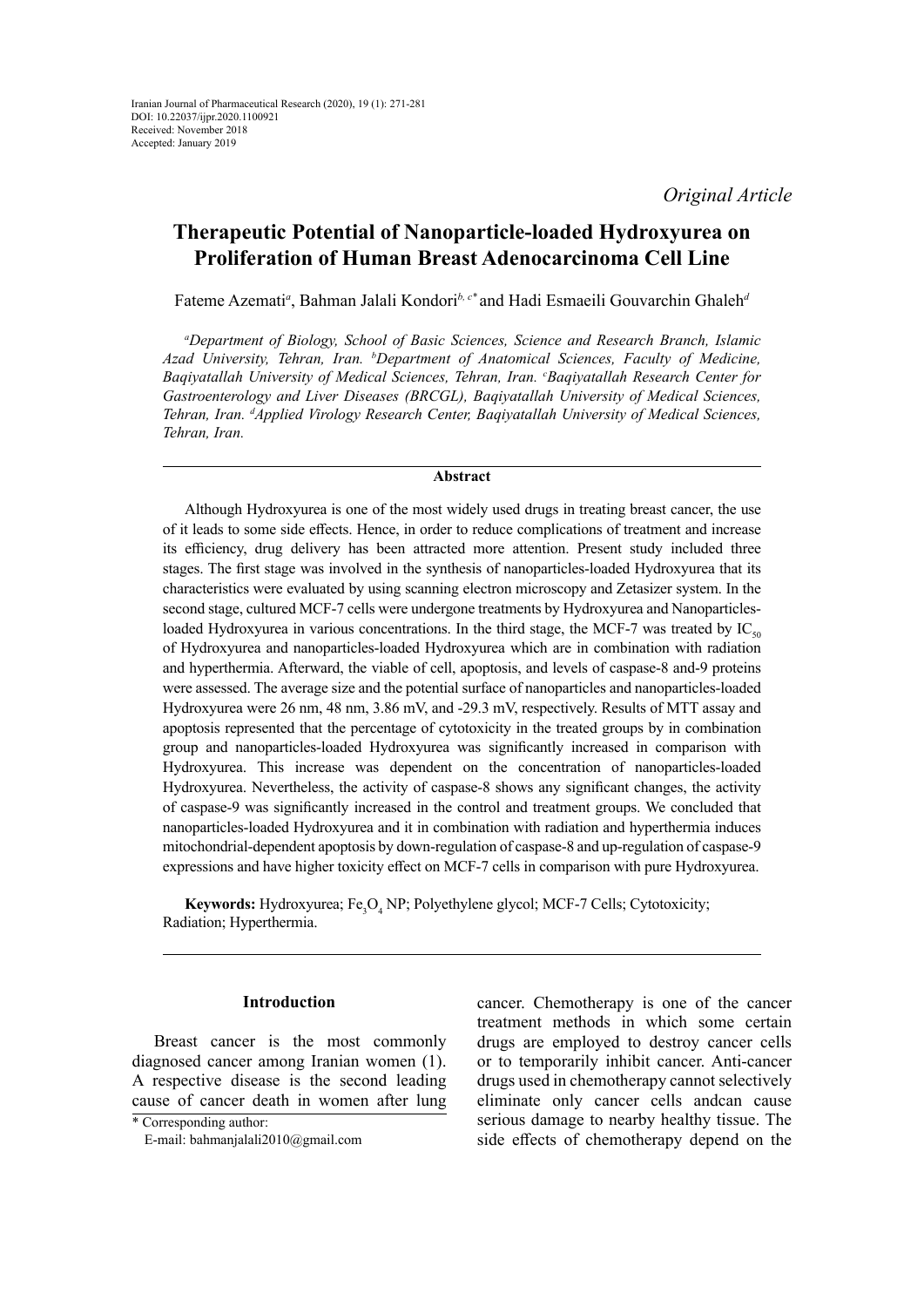dosage of used drugs (2).

In recent years, extensive researches have been conducted to improve the therapeutic purposes of anticancer drugs. The use of nanotechnology is one of the newest methods in cancer treatment. In this approach, much smaller numbers of anti-cancer drugs arepurposefully carried to the cancerous tissue via nanoparticles. The increase in efficiency of drug and decrease in the complications are some of the important advantages of this treatment method (3-5). Numerous researchers have used nanotechnology for targeted drug delivery to the cancer cells. Gupta *et al.* reported that nanoparticles with a size of 10 to 100 nm are very effective for targeted drug delivery and avoiding reticuloendothelial system (6).

Hydroxyurea  $(CH_4N_2O_2)$  is one of the anticancer drugs that are generally used for the treatment of hematologic malignancies, sickle cell anemia, breast cancer, and other diseases (7). Hydroxyurea selectively inhibits ribonucleoside diphosphate reductase, an enzyme required to convert ribonucleoside diphosphates into deoxyribonucleoside diphosphates, thereby preventing cells from leaving the G1/S phase of the cell cycle. Long-term use of high doses of this drug causes adverse reactions in the patients' blood and skin.Some of the major problems of drug delivery in this method are large amounts of drug release, deposits, and withdrawals of the drug by the reticuloendothelial system (RES). To solve this problem, biodegradable polymers are applied as coatings for nanoparticles containing the drug. Polyethylene glycol (PEG) is one of the most widely used biodegradable polymers to increase stability, efficiency, and the solubility of nanoparticles (8).

Magnetic iron oxide nanoparticles (Fe<sub>3</sub>O<sub>4</sub> NP) containing Hydroxyurea drug was evaluated in the present study. The nanoparticles using an external magnetic field allowcarrying the drug to the target cells. As well, it is possible to trace these nanoparticles using magnetic the resonance imaging (MRI) (9). In addition, researches have indicated that resonance of superparamagnetic nanoparticles could produce heat under the influence of the external magnetic field. Given that tumor

cells are more sensitive to temperature rise compared to the normal cells, this characteristic might be used also to destroy the cancer cells. The programmed cell death (Apoptosis) is a crucial trend required to keep the integrity and homeostasis of multicellular organisms. Interest in programmed cell death or apoptosis was focused originally on its role in tissue homeostasis (10). The importance of apoptosis in the treatment of already established tumors was based on the observation that drugs used in the cancer chemotherapy induce cell death via apoptosis (11). Studies have shown that two main pathways that lead to apoptosis include extrinsic death receptor-dependent and intrinsic mitochondrial-dependent apoptosis. Activation of caspases associated cell deathin both pathways. Caspases 3 is one of the effector caspases, activated via apoptosis initiators. Caspase-8 and Caspase-9 respectively are mainly activated in extrinsic and intrinsic apoptotic pathway (12).

Hyperthermia can encourage apoptosis in normal and tumor cells. The damage caused by hyperthermia is not obvious in normal tissues. In cancerous tissues, the blood vessels have an irregular architecture. The microvascular permeability and blood circulation differ from those of normal tissues as the temperature increases, and damage becomes markedly obvious (13). Moreover, a high temperature can denature the protein, DNA, and RNA damage and interrupt vital cellular processes, ultimately causing cell death. It has been stated that hyperthermia may be a promising treatment for basal cell carcinoma and melanoma by eliciting the intrinsic and extrinsic apoptosis pathways (14).

It is well known that ionizing irradiation is able to cause cell death. DNA is the critical target, and the radiation generates both single and double-strand DNA breaks. In growing tissues, there is a balance between mitosis and programmed cell death, *i.e.*, apoptosis (15).

Based on the literature review, we decided to investigate the effect of combining  $Fe<sub>3</sub>O<sub>4</sub>$ nanoparticle with Hydroxyurea , radiation, and hyperthermia on the proliferation of human breast adenocarcinoma cell line (MCF-7 cells) and possibleinduction of apoptosis pathway.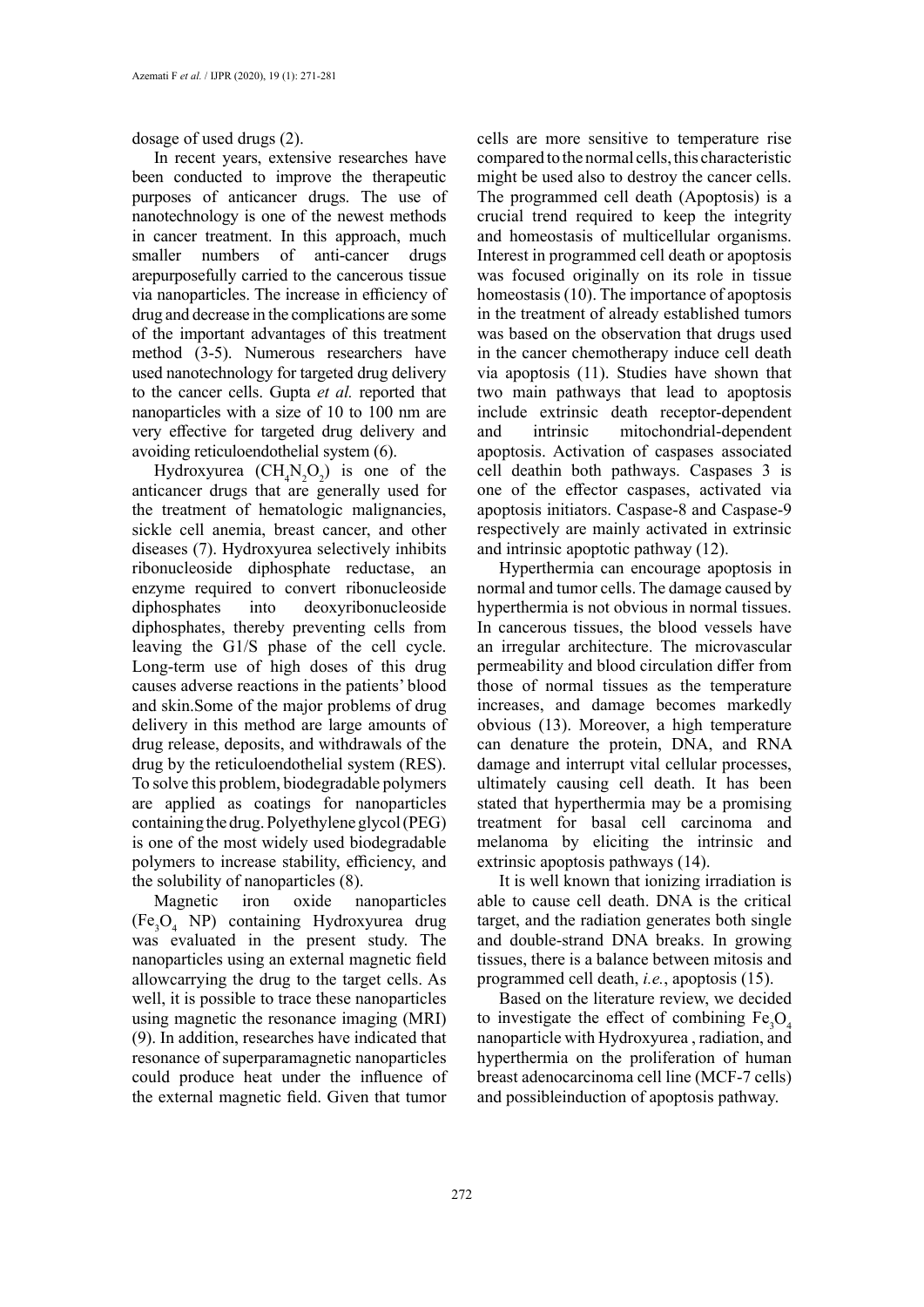## **Experimental**

# *Preparation of nanoparticles containing Hydroxyurea*

In order to prepare nanoparticles containing Hydroxyurea ,  $1.99 \text{ g}$  (0.01 mol) of FeCl<sub>2</sub>.4H<sub>2</sub>O and 5.41 g (0.02 mol) of  $FeCl<sub>3</sub>$ .6H<sub>2</sub>O were dissolved in 50 mL of distilled water and polyethylene glycol was added to the solution. Then ammonium hydroxide solution was added drop-by-drop until saturation. The reaction temperature was set on 80 ºC. Then, a homogenizer stirred the solution for 60 min at a speed of 10,000 rpm. After the reaction, the obtained black sediment was washed with distilled water three times and then dried under vacuum. The obtained solution was sonicated using a sonicator (Bandelin Sonorex Digitec) for 5 min to uniformly distribute nanoparticles inside the solution; 15 mg of Hydroxyurea drug was added to 5 mL of suspension of pegylated iron oxide nanoparticles (0.5 mg/mL). Then it was incubated for 48 h at room temperature on a magnetic stirrer at the speed of 600 rpm.

# *Analysis of nanoparticle and nanoparticleloaded Hydroxyurea characteristics*

Size and morphological characteristics of synthesized nanoparticles were assessed using the scanning electron microscope. The surface potential of magnetic iron oxide nanoparticles was assessed by Malvern Zetasizer 3000 HSA. Fourier transform infrared spectroscopy (FTIR) technique was used to ensure the formation of iron oxide nanoparticles bond with the polyethylene glycol polymer and the conversionof polyethylene glycol to acidic polyethylene glycol. Finally, Hydroxyurea loading on pegylated nanoparticles was assessed by FTIR technique.

## *Cell culture*

The cells were cultured based on methods described by others (Elengoe and Hamdan 2013). In brief, MCF-7 breast carcinoma cells (ATCC, Manassas, VA) were cultured in DMEM/F12, 10% fetal bovine serum (FBS), 1% penicillin/streptomycin (Gibco, Carlsbad, CA). The Cells were cultured as adherent monolayers (*i.e.*, cultured at approximately 80% confluence) and maintained at 37 °C in a humidified atmosphere of 5% CO2. The cells

were harvested with 0.25% trypsin and 1 mM EDTA (Gibco, USA). All chemicals used were of research grade.

#### *Study design*

The cultured MCF-7 cells were randomized into T25 flasks and divided into 14 groups. Group 1 was negative control. Group 2 treated with Doxorubicin (800 nM) as the positive control. Group 3-8 treated with the different doses of Hydroxyurea (468.75, 937.5, 1875, 3750, 7500, and 15000 μM). Group 9-14 receiving the different doses of nanoparticle-Loaded Hydroxyurea (468.75, 937.5, 1875, 3750, 7500, and 15000 μM). In the third stage, MCF-7 treated with  $IC_{50}$  of Hydroxyurea and nanoparticle-loaded Hydroxyurea in combination with radiation and hyperthermia. After 24 h of incubation, proliferation of MCF-7 cell was evaluated.

*Hyperthermic chemosensitization experiments*

In chemosensitization experiments, the cells were plated in a 96-well plate in the appropriate culture medium. The cells, simultaneously with the drug treatment, were incubated for 1 h at 41 ºC.

## *Irradiation*

The cells were irradiated with a single dose from a cobalt-60Co radiation source (gamma radiation). In the experiment, the cells were exposed to a dose of 2Gy with 1.25 MeV.

## *Measurement of apoptosis*

Acridine orange (AO) and propidium iodide (PI) were used to visualize living and dead cell for estimating the viability of the cells. The MCF-7 cells were incubated with Hydroxyurea and nanoparticle-loaded Hydroxyurea for 24 h. One group treated with Doxorubicin (800 nM) as positive control. They were then stained with  $10 \mu L/mL$ acridine orange and incubated for 15 min in 37 °C and Co2 5%. The cells were washed twice with PBS and stained with 10 µL propidium iodide. The cells were then incubated for 5 min in 37 °C and Co2 5%. The cells were again washed with PBS and centrifuged in 1400 rpm for 10 min. The supernatant was removed and 50 µL of the pellet was mounted on the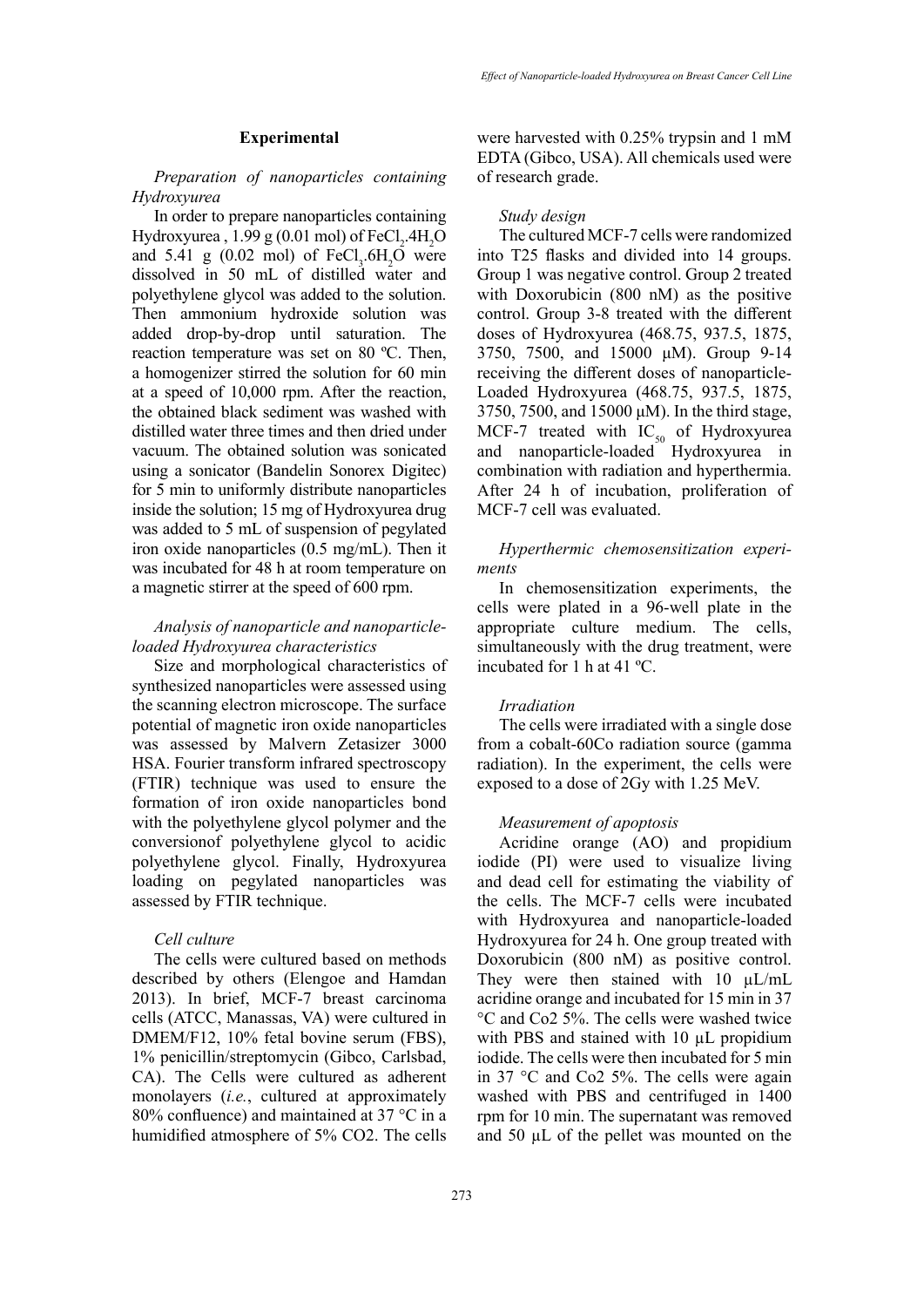glass slide and observed under fluorescent microscopy. The 100 cells were counted in 5 field and apoptotic and live cells were determined. Acridine orange and propidium iodide are nucleic acid binding dyes that can be used to measure the cell viability. Since acridine orange is cell permeable, all stained nucleated cells generategreen fluorescence. Propidium iodide only enters the cells with compromised membranes and therefore dying, dead, and necrotic nucleated cells stained with propidium iodide generate a red fluorescence.

Acridine orange and propidium iodide are nuclear staining dyes. AO is permeable to both live and dead cells and stains all nucleated cells to generate green fluorescence. PI enters dead cells with compromised membranes and stains all dead nucleated cells to generate red fluorescence (16).

#### *Measurement of cell viability*

The cultured cells were harvested, counted (10000 cells per well), and transferred to 96-well plates and incubated for 24 h prior to the addition of appropriate treatments. The treated cells were incubated for 24 h. MTT (3-(4, 5-dimethylthiazol-2-yl)- 2,5-diphenyltetrazolium bromide) (5 mg) was dissolved in 1 mL of phosphate-buffered saline (PBS), and 25 μL of the MTT solution was added to each of the 96-well plate. The plates were wrapped in aluminum foil and incubated at 37 °C for 4 h. The solution in each well, containing media, unbound MTT, and dead cells, was removed by suction, then 200 μL of DMSO was added to each well. The plates were then shaken, and the optical density was measured using a micro plate reader at 492 nm. Three independent experiments were performed for each study and all measurements were performed in triplicate. The results were expressed as the percentage proliferation with respect to vehicle-treated cells. The growth inhibition of at least 50% was considered as cytotoxic. One group was treated with Doxorubicin (800 nM) as the positive control (17).

# *Measurement of Caspase-8 and 9 Activities*

A quantitative enzymatic activity assay was carried out according to the instructions of the manufacturer for the colorimetric assay kit. After treatment with various concentrations of Hydroxyurea, nanoparticle-loaded Hydroxyurea and Doxorubicin in 800 nM, cells were washed, collected, lysed, centrifuged, and analyzed for total protein by the Bradford assay. Twenty microlitre of supernatants was added immediately to a buffer containing a p-itroaniline (pNA)-conjugated substrate for caspase-8 (Ac-IETD-pNA) and (LEHD-pNlabeled) for caspase 9. The samples were incubated for 1 h at 37 °C. Absorbance was measured at 405 nm in a plate reader (18).

## *Statistical Analysis*

Experimental results were expressed as means  $\pm$  SD. Statistical analyses were performed using PASW 18.0 (SPSS Inc., Chicago, IL, USA). Model assumptions were evaluated by examining the residual plot. Results were analyzed using a factorial ANOVA with two between-subjects factors. Bonferroni test for pairwise comparisons was used. The differences were considered significant when  $P < 0.05$ .

#### **Results**

# *Characteristics of nanoparticle and nanoparticle-loaded Hydroxyurea*

The mean size of magnetic iron oxide nanoparticles was obtained 26 nm using scanning electron microscopy (Figure 1a). In addition, the mean size of iron oxide nanoparticles containing Hydroxyurea was determined 48 nm (Figure 1b). In both samples, the nanoparticles were observed in a spherical shape with smooth and uniform surfaces (Figures 1a and 1b). The surface potential of nanoparticles provides valuable information about their size and surface charge. The surface charge of nanoparticles is one of the important factors of stability in solutions. In this study, according to the results of Zetasizer technique, the surface potential of magnetic iron oxide nanoparticles was obtained 3.86 mV (Figure 2a) and the surface potential of pegylated magnetic iron oxide nanoparticles was -29.3 mV (Figure 2b). Negative surface potential is caused by a negative charge of carboxyl groups of the PEG.

One of the important steps in the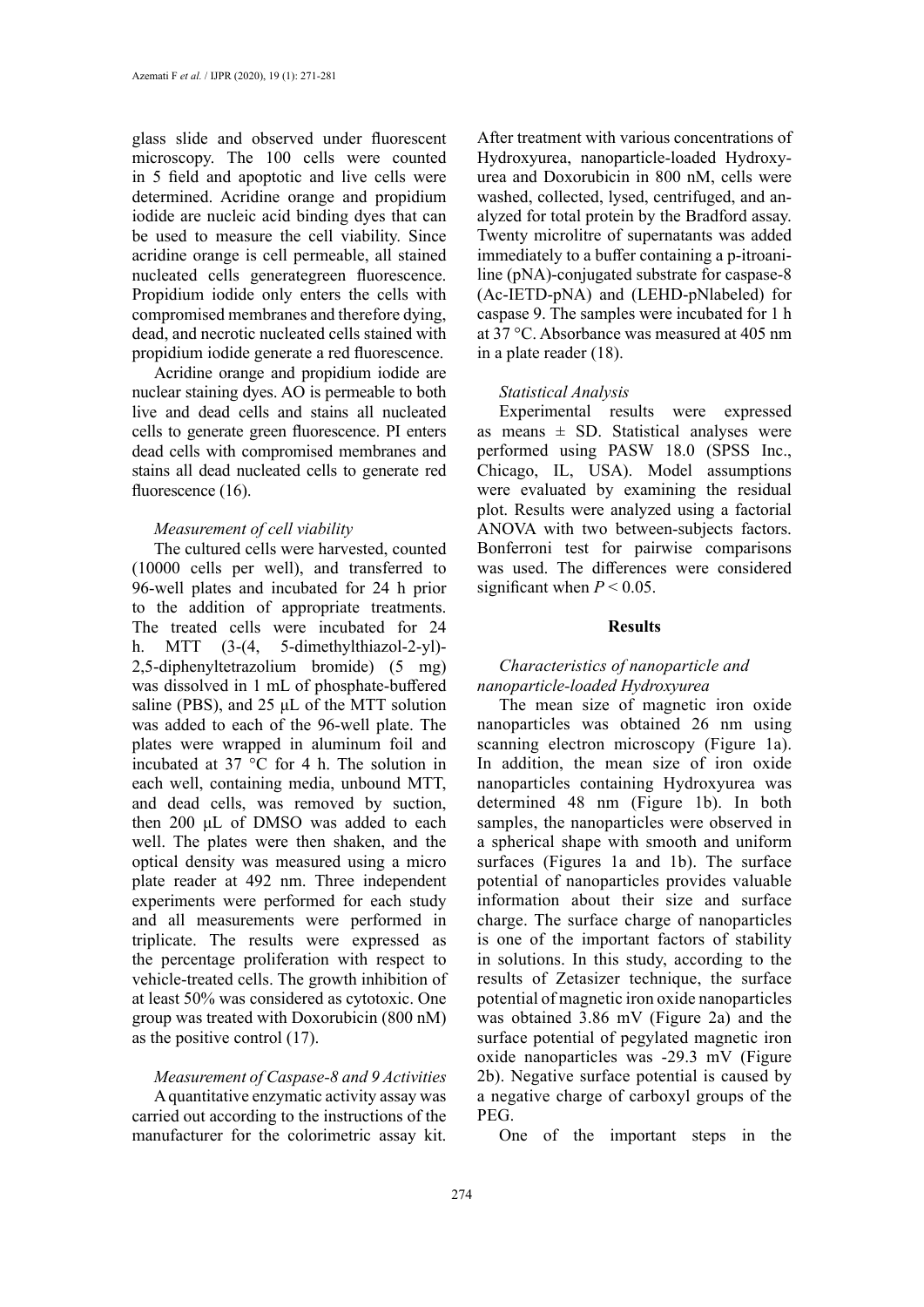

Figure 1. An electron microscope image of the synthesized nanoparticles was used to an examination of the shape and size of them. (a) iron oxide nanoparticles. (b) iron oxide nanoparticles-loaded Hydroxyurea



of the synthesized nanoparticles. (a) the Surface potential of Iron oxide nanoparticles. (b) PEGylated iron oxide nanoparticles. The change in the surface potential of nanoparticles from  $3.86$ charge of the PEG carboxyl group. to -29.3 is due to the negative charge of the PEG carboxyl group.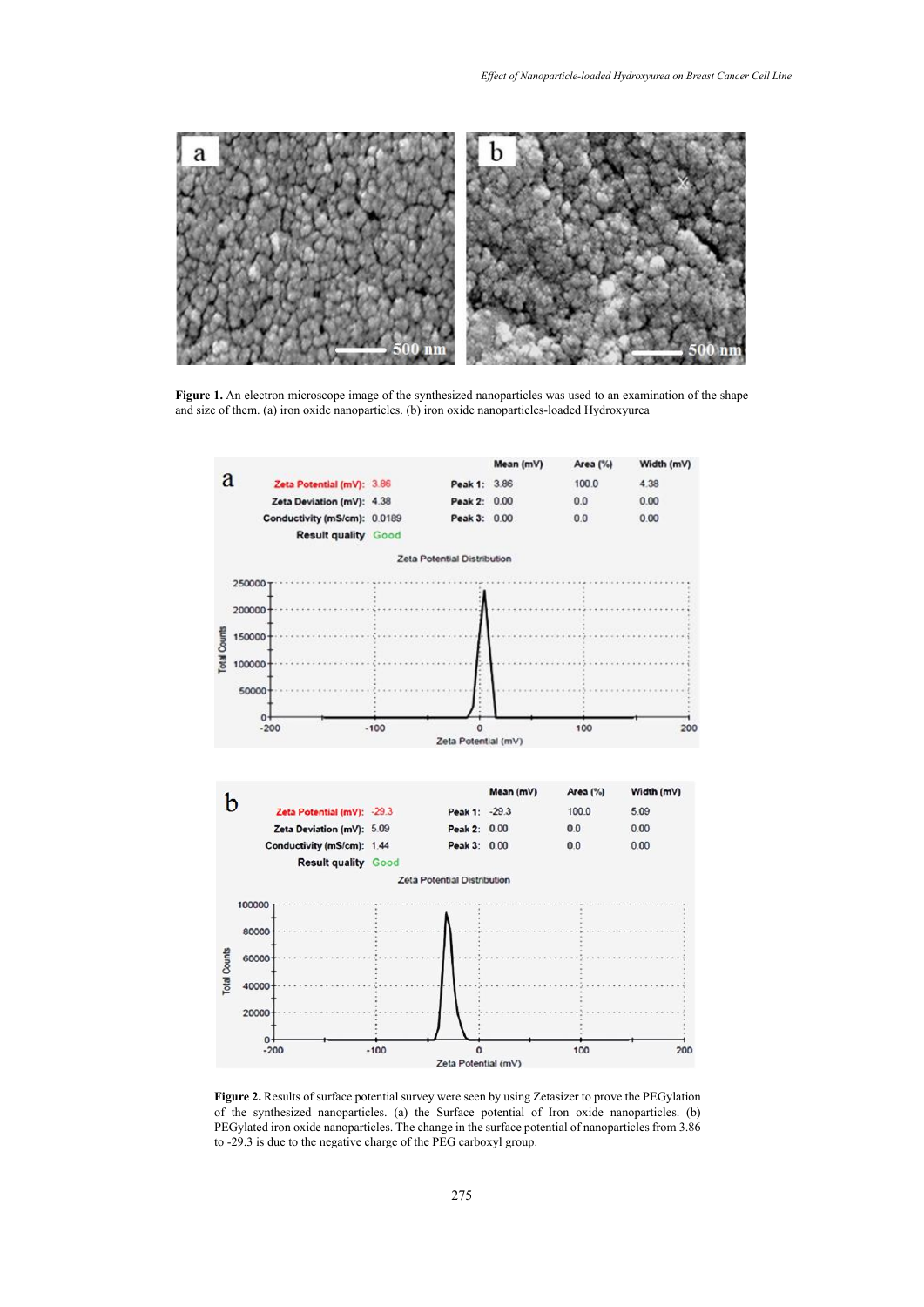

Figure 3. In order to investigate the formation of acidic polyethylene glycol and Nanoparticles PEGylation, the bond of the polyethylene glycol acid. (b) PEGylation of iron oxide nanoparticles with acidic polyethylene glycol. Figure 5. In order to investigate the formulation of acidic polyethylene glycol and Nanoparticles I Edylation, the FTIR spectrometry was used. (a) the formulation of acidic polyethylene glycol; the arrow represents the spe

PEGylation of nanoparticles is the production of acidic polyethylene glycol. As seen in Figure 3a, the results of the FTIR analysis indicate that acidic polyethylene has been formed. The arrow represents the bond of the acidic polyethylene glycol. The success of the PEGylation of Iron Oxide Nanoparticles was also evaluated by FTIR method. The results showed that the synthesized nanoparticles were well PEGylated by acidicpolyethylene glycol (Figure 3b).

#### *Apoptosis Result*

As shown in Figures 4a-4f the green cells (excluding propidium iodide) are viable with diffused chromatin, whereas the cells with condensed chromatin are apoptotic. Further, the red cells (including propidium iodide) with non-condensed chromatin are necrotic. The apoptosis percent determination with propidium iodide staining using various concentrations of Hydroxyurea (Figures 4c and 4d) and nanoparticle-loaded Hydroxyurea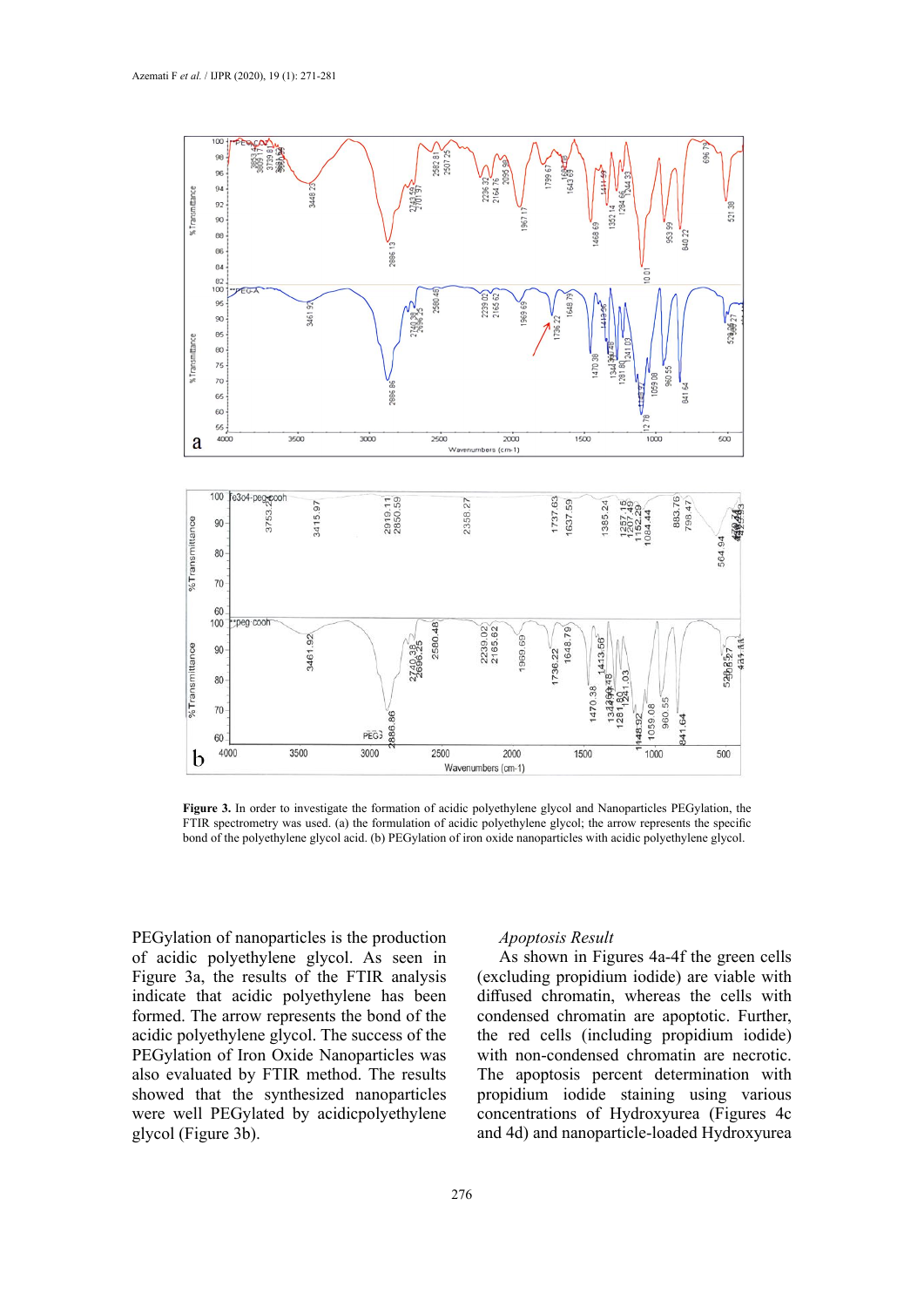(Figures 4e and 4f) in treatment groups<br>within 24 h. The nanoparticle-loaded h. The nanoparticle-loaded Hydroxyurea treated groups had the highest and the Hydroxyurea groups had the lowest apoptosis percent  $(P < 0.05)$ . Interestingly that apoptosis percent increased with increasing the concentration of nanoparticle-loaded Hydroxyurea in compared with Hydroxyurea .

# *Cell viability Result*

MTT assay findings in various concentrations of Hydroxyurea (Figure 5a) and



Figure 4. Phase contrast and fluorescent images of treated and non treated MCF-7 cell line. (a and b) the control group, (c and d) cells which pure Hydroxyurea was added in their culture medium. (e and f) cells which nanoparticles-loaded Hydroxyurea was added in their culture medium. Scale bar = 100 µm.



MCF-7 cells. Different letters above the columns show statistically significant differences between the groups  $(P < 0.05)$ . **Figure 5.** MTT assay results of different doses of (a) pure Hydroxyurea and (b) nanoparticle-loaded Hydroxyurea on cell viability of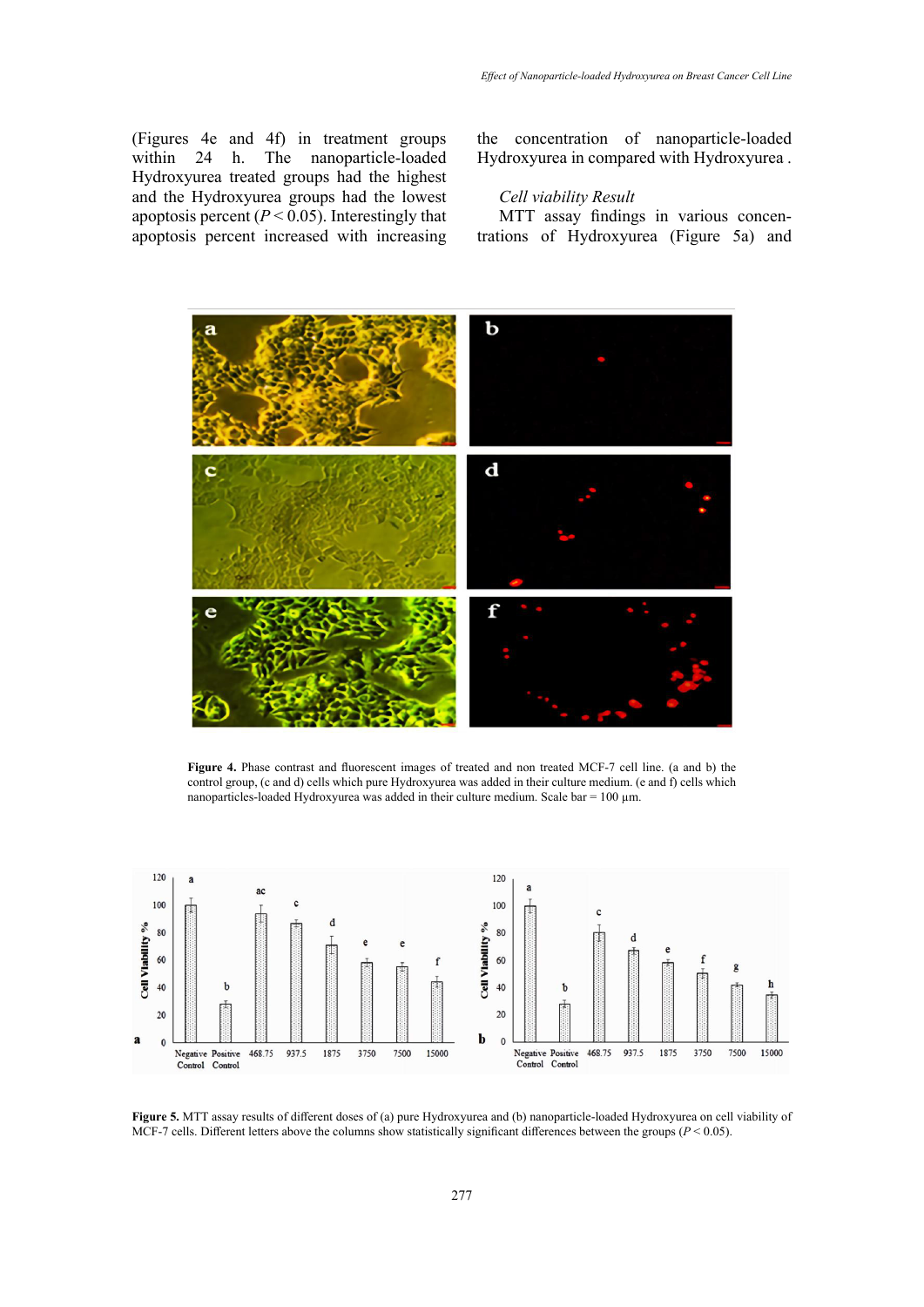

Figure 6. The MTT assay results. (a) appoptosis and (b) cell viability of IC<sub>50</sub> of pure Hydroxyurea (9841), nanoparticle-loaded Hydroxyurea (2635), Radiation (R), Hyperthermia (H) and multi agenttreatment groups on MCF-7 cells. Different superscript letters show statistically significant differences between the groups ( $P < 0.05$ ) show statistically significant differences between the groups (*P* < 0.05).

| <b>Groups</b>       | Mean $\pm$ SD of Variables |                                       |                    |                                       |
|---------------------|----------------------------|---------------------------------------|--------------------|---------------------------------------|
|                     | Hydroxyurea                | Hydroxyurea -<br>loaded nanoparticles | Hydroxyurea        | Hydroxyurea -<br>loaded nanoparticles |
|                     | Caspase-8 activity         | Caspase-8 activity                    | Caspase-9 activity | Caspase-9 activity                    |
| Negative<br>Control | $0.171 \pm 0.04$           | $0.171 \pm 0.04$                      | $0.145 \pm 0.02$   | $0.145 \pm 0.02$                      |
| Positive Control    | $0.239 \pm 0.06$           | $0.239 \pm 0.06$                      | $0.546 \pm 0.036$  | $0.546 \pm 0.036$                     |
| 468.75              | $0.216 \pm 0.063$          | $0.143 \pm 0.056$                     | $0.2 \pm 0.014$    | $0.2 \pm 0.014$                       |
| 937.5               | $0.218 \pm 0.037$          | $0.185 \pm 0.029$                     | $0.21 \pm 0.023$   | $0.256 \pm 0.023$                     |
| 1875                | $0.219 \pm 0.064$          | $0.195 \pm 0.052$                     | $0.256 \pm 0.029$  | $0.301 \pm 0.016$                     |
| 3750                | $0.228 \pm 0.05$           | $0.208 \pm 0.042$                     | $0.289 \pm 0.025$  | $0.356 \pm 0.02$                      |
| 7500                | $0.243 \pm 0.04$           | $0.213 \pm 0.036$                     | $0.356 \pm 0.03$   | $0.398 \pm 0.011$                     |
| 15000               | $0.247 \pm 0.04$           | $0.235 \pm 0.02$                      | $0.4 \pm 0.041$    | $0.456 \pm 0.026$                     |
| $P$ -values         | P > 0.05                   | P > 0.05                              | P < 0.05           | P < 0.05                              |

**Table 1.** Activity of caspase 8 and -9 (Mean ± SD) in the MCF-7 cells after treatment. **Table 1.** Activity of caspase 8 and -9 (Mean ± SD) in the MCF-7 cells after treatment.

nanoparticle-loaded Hydroxyurea (Figure 5b) in treatment groups within 48 h. The nanoparticle-loaded Hydroxyurea treated groups had the highest and the Hydroxyurea groups had the lowest cytotoxicity ( $P < 0.05$ ). Interestingly that cytotoxicity increased with increasing the concentration of nanoparticle-loaded Hydroxyurea in compared with Hydroxyurea. MTT technique was used to determine  $IC_{50}$ and the results were 9814  $\mu$ M for Hydroxyurea drug and 2635 µM for nanoparticles containing Hydroxyurea.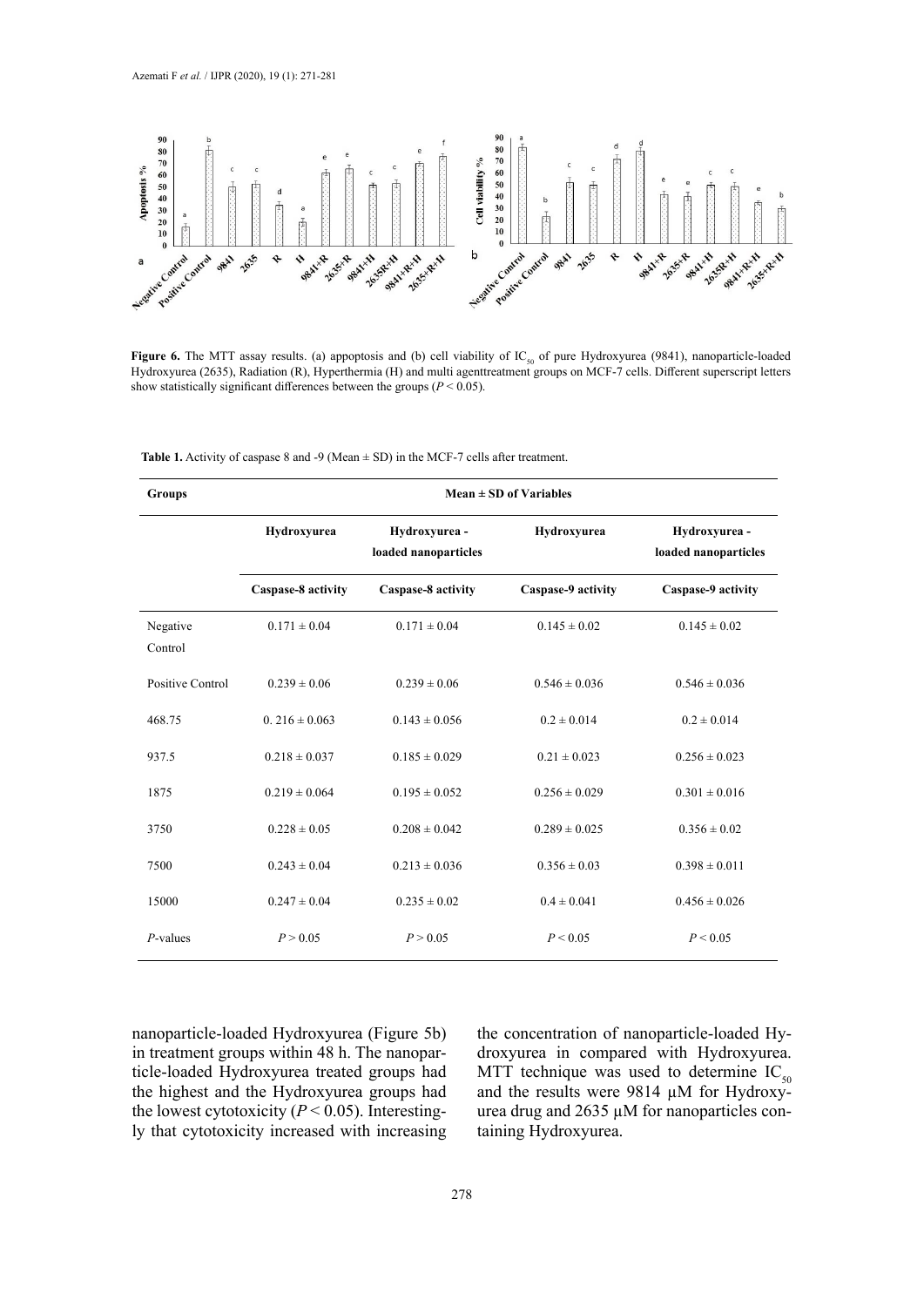*Cell viability and Apoptosis Result in thermoradiotherapy groups*

MTT assay findings in  $IC_{50}$  of Hydroxyurea (Figure 6a) and nanoparticle-loaded Hydroxyurea and thermoradiotherapy group within 48 h. The nanoparticle-loaded Hydrox-yurea with thermoradiotherapy treated groups had the highest and the hyperthermia group had the lowest cytotoxicity ( $P < 0.05$ ). Apoptosis findings in  $IC_{50}$  of Hydroxyurea (Figure 6b) and nanoparticle-loaded Hydroxyurea and thermoradiotherapy group within 48 h. The nanoparticle-loaded Hydroxyurea with thermoradiotherapy treated groups had the highest and the hyperthermia group had the lowest apoptosis percent  $(P < 0.05)$ .

*Measurement of caspase-8 and -9 activities*

To explore the possible biochemical mechanisms underlying treatment-induced apoptosis, the activation of caspase-8 and -9 were assayed. The results demonstrated that the activity of caspase-8 did not show significant changes. However, the activity of caspase-9 was significantly increased in the control and treatment groups. The results confirmed that Hydroxyurea and nanoparticleloaded Hydroxyurea induced mitochondrialdependent apoptosis by down-regulation and up-regulation of expressions of caspase-8 of caspase-9, respectively (Table 1).

#### **Discussion**

Despite increasing the chemotherapeutic drugs, extensive side effects in chemotherapy is one of the main problems in the use of anticancer drugs. Targeted drug delivery has attracted more attention by researchers in order to reduce these complications. Drug delivery is divided into two passive and active targeting methods (19). In passive delivery, some of the tumoral tissue characteristics such as permeable endothelium *etc.* are used for drug delivery. Inactive type, the specific characteristics of tumoral cells are applied for better drug delivery.

 One of the common techniques in the active targeting method is polydrug conjugates. Various strategies can be employed in this approach. One of these strategies is to conjugate the drug directly to the ligand of the target cell. The fundamental problem of this strategy is the reduction of anti-tumor power of the drug due to the inactivation of the cell-binding domain (20, 21). Another strategy is the use of polymers as themediator for the binding of drugs to the cells. For example, in previous studies, the anticancer drug of Doxorubicin in combined with HPMA polymer was used to treat cancer (22).

In other studies, polyethylene glycol polymer has also been used. For example, in a study, PEG-conjugated Doxorubicin drug was used for the treatment of melanoma and leukemia. The *in-vivo* [pegylation](https://www.google.com/search?q=PEGylation&spell=1&sa=X&ved=0ahUKEwjTyraelrPSAhWlFJoKHXZCA3wQBQgYKAA) of nanoparticles not only increases plasma half-life but also prevents opsonization. In addition, the size of the PEGylated particle was increased, so lower amount was excreted via the kidneys. Although this combination has increased the cell death rate compared to the control group, the toxicity level has been lower than the pure drug (23).

 In our study, acidic polyethylene glycol was used to pegylation of nanoparticles. Combination of PEG with Hydroxyurea drug increased its toxicity compared to the pure drug.A study conducted on the effect of PEG in increasing the efficiency of drug delivery indicates that the use of PEG combined with anti-cancer drugs such as Ara-c and Melphalan increases the toxicity of the drug (24). The results of this study are in line with our results.

Inour study, magnetic  $Fe<sub>3</sub>O<sub>4</sub>$  nanoparticles were used for drug delivery. Magnetic iron oxide nanoparticles are one of the best options for targeted drug delivery in the treatment of cancer due to its long half-life in the blood circulation, biodegradability, and low toxicity. The extensive surface of nanoparticles could cause the formation of multiple active groups to bind with specific ligands. The advantage of using these nanoparticles compared to other nanoparticles is that these ones or cells containing nanoparticles could be tracked using MRI imaging after injection into the body. For example, Remsen *et al.* utilized magnetic iron oxide nanoparticles conjugated to the specific tumoral antibody for imaging of brain tumors in rats (25).

In the present study, toxic responses of various concentrations of nanoparticle-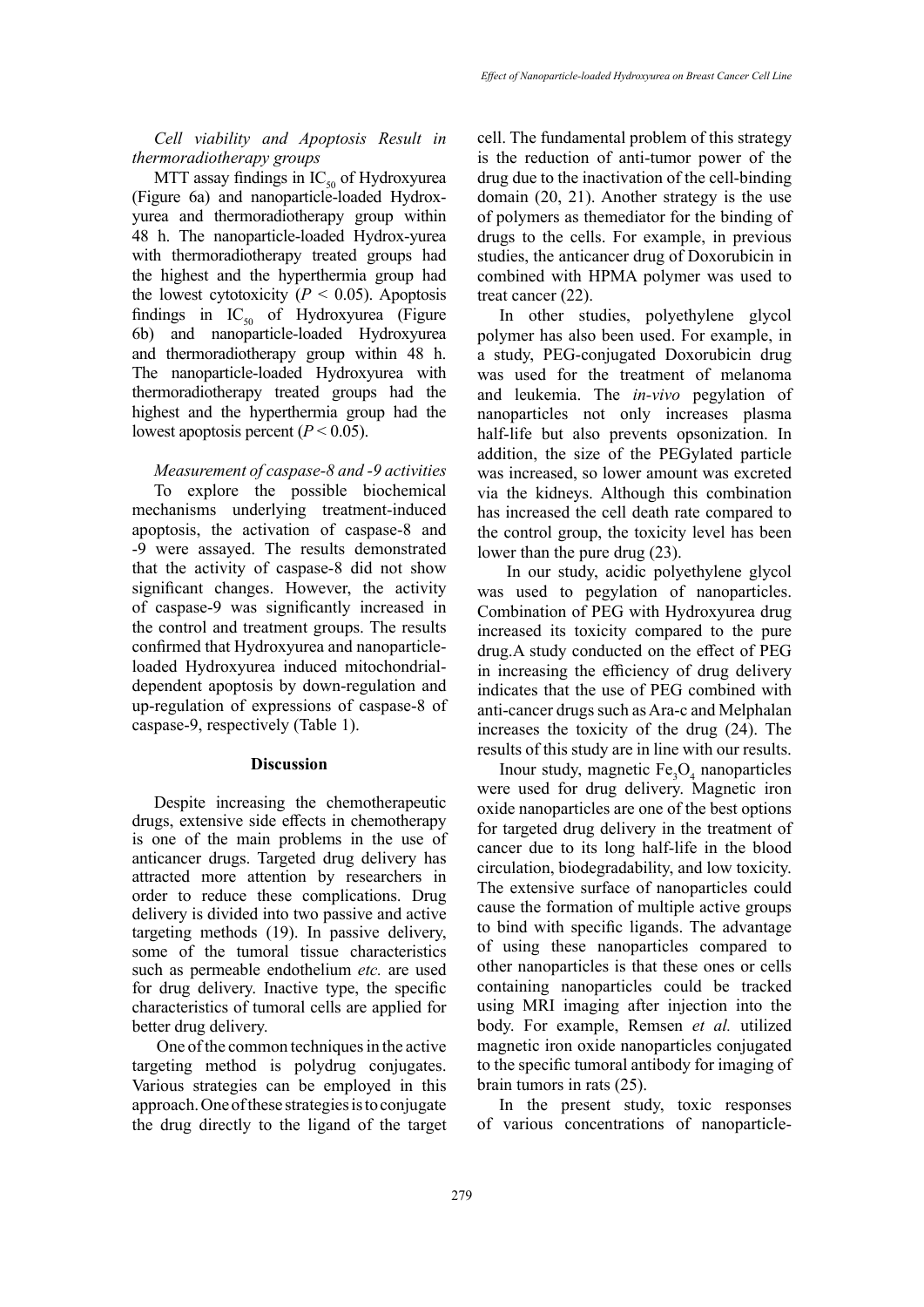loaded Hydroxyurea and Hydroxyurea to human breast epithelial MCF-7 cells were investigated. Our findings demonstrated that exposure of Hydroxyurea to MCF-7 cells in combination with  $Fe<sub>3</sub>O<sub>4</sub>$  nanoparticles caused cytotoxicity. We also observed the apoptotic response of nanoparticle-loaded Hydroxyurea to MCF-7 cells in compared Hydroxyurea groups significantly increased with increasing the concentration of nanoparticle-loaded Hydroxyurea . IC<sub>50</sub> level was obtained 9814 µM for Hydroxyurea drug and 2635 µM for nanoparticle containing Hydroxyurea . This significant decline in the  $IC_{50}$  level indicates that the use of pegylated nanoparticle-loaded Hydroxyurea would be more efficient than using a pure drug.

Apoptosis is a process that can be initiated by a number of different stimuli. Drug and nanoparticle have been considered to be one such initiator (26). The degree of induction, however, has been controversial, and no defined doses or dose rates have been proposed to frame the therapeutic window that can be employed for therapy, especially radiochemotherapy (27). Activation of caspases is generally considered to be a requisite event during apoptosis. Our results also demonstrated that apoptosis induced by nanoparticle-loaded Hydroxyurea was dependent on the activation of caspase-9, suggesting a possible mitochondrial apoptotic pathway, *e.g.* through calcium-dependent cytochrome c release or a change in Bax/Bcl-2 ratio. These findings were in agreement with other studies obtained in the cladribine-treated cell line (28). The present study revealed that nanoparticle-loaded Hydroxyurea induced mitochondrial-dependent apoptosis by downregulation of expression caspase-8 and upregulation of expression caspase-9.

In the present study, toxic responses of irradiation, hyperthermia, and  $IC_{50}$  of Hydroxyurea and nanoparticle-loaded nanoparticle-loaded Hydroxyurea , as well as their combination in different groups to human breast epithelial MCF-7 cells, were investigated. Our findings demonstrated that exposure of nanoparticleloaded Hydroxyurea to MCF-7 cells in combination with hyperthermia and irradiation caused cytotoxicity. We also observed the apoptotic response of various combinations to

MCF-7 cells with hyperthermia and irradiation. MTT assays revealed that nanoparticle-loaded Hydroxyurea with radiation treatment showed the highest cytotoxicity among the other treatments.

#### **Conclusion**

The results obtained from this study showed that the  $IC_{50}$  level of nanoparticleloaded Hydroxyurea in combination radiation and hyperthermia on MCF-7 cell line was significantly less than pure Hydroxyurea after 48 h. Also, we concluded that Hydroxyurea in combination with  $Fe<sub>3</sub>O<sub>4</sub>$  nanoparticles induces mitochondrial-dependent apoptosis by downregulation of caspase-8 and up-regulation of caspase-9 expressions. The understanding of the mechanisms involved and synergistic effects of mentioned therapy regimens and order of their application in cancer therapy process to achieve an effective modality needs further studies.

#### **References**

- (1) Sadjadi A, Nouraie M, Mohagheghi MA, Mousavi Jarrahi A, Malekezadeh R and Parkin D M. Cancer occurrence in Iran in 2002, an international perspective. *Asian Pac. J. Cancer Prev.* (2005) 6: 359.
- (2) Decatris M, Sundar S and O'Byrne KJ. Platinum-based chemotherapy in metastatic breast cancer: current status. *Cancer Treat. Rev*. (2004) 30: 53-81.
- (3) Praetorius NP and Mandal TK. Engineered nanoparticles in cancer therapy. *Recent Pat. Drug Deliv. Formul*. (2007) 1: 37-51.
- (4) Sheng WY and Huang L. Cancer immunotherapy and nanomedicine. *Pharm. Res*. (2011) 28: 200-14.
- (5) Cho K, Wang X, Nie S and Shin DM. Therapeutic nanoparticles for drug delivery in cancer. *Clin. Cancer Res*. (2008) 14: 1310-6.
- (6) Gupta AK and Gupta M. Synthesis and surface engineering of iron oxide nanoparticles for biomedical applications. *Biomaterials* (2005) 26: 3995–4021.
- (7) Thiele J, Kvasnicka HM, Schmitt Graeff A, Bundschuh S, Biermann T, Roessler G, Wasmus M, Diehl V, Zankovich R and Schaefer HE. Effects of chemotherapy (busulfan-hydroxyurea) and interferon-alfa on bone marrow morphologic features in chronic myelogenous leukemia. Histochemical and morphometric study on sequential trephine biopsy specimens with special emphasis on dynamic features.